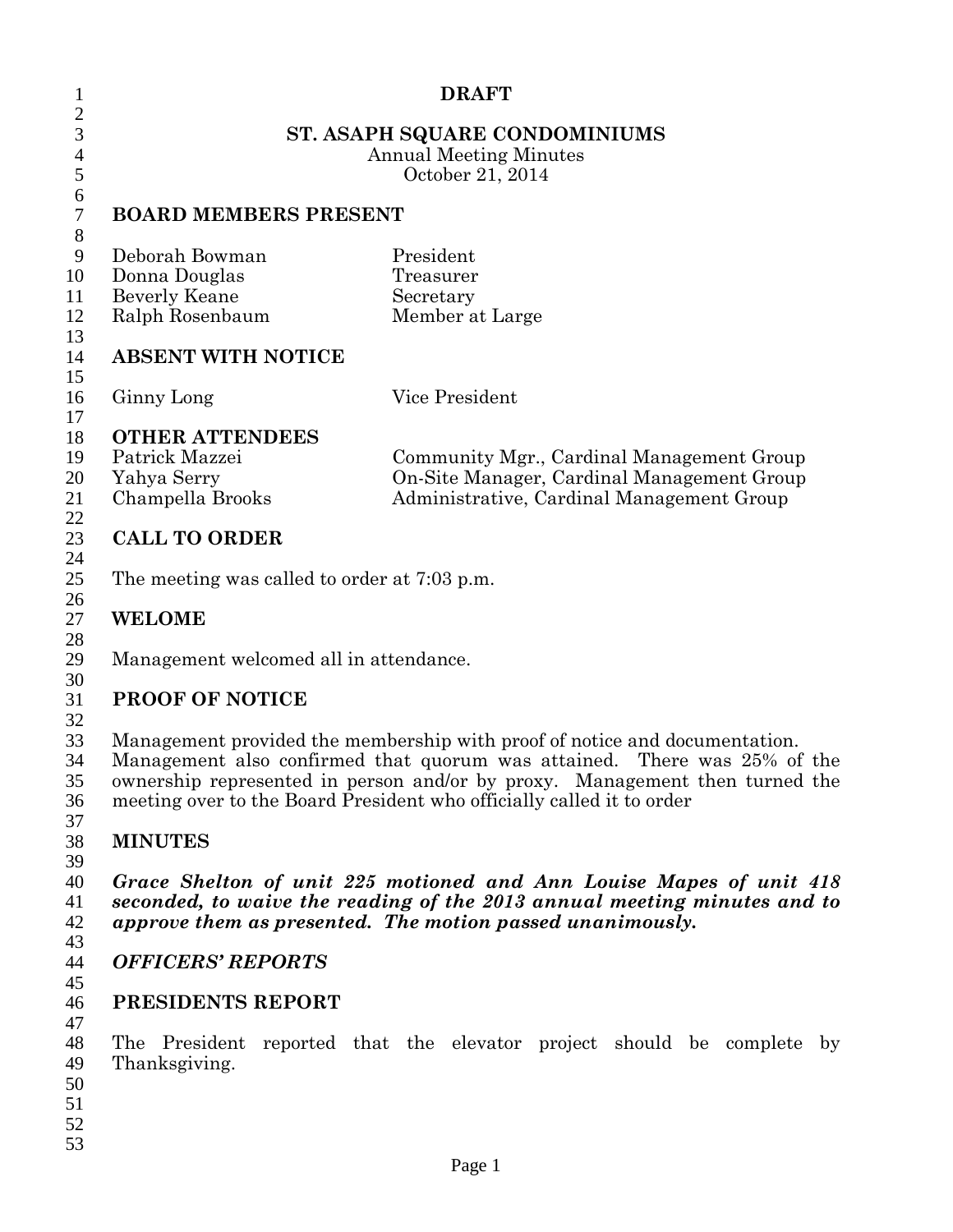# **TREASURER'S REPORT**

 The financial statement for the period ended September 30, 2014 was included in the Board of Directors Management report. Director Douglas reported that as of that period ending date the Association's cash and investments totaled \$1,211,492 and that total assets are \$1,243,105; total liabilities are \$441,684; accrued replacement reserves are \$986,152; and members' equity was (\$53,663). Total liabilities and equity were \$1,243,105.

#### **COMMITTEE REPORTS**

- Budget The budget committee reported a recommendation for a 2% increase for operating costs and payment on the loan for elevator repairs. Board approval is pending.
- City of Alexandria No report
- 18 <u>Decorating</u> The decorating committee reported that their main concern at this time is choosing between 3 paint colors for the lobby wall. this time is choosing between 3 paint colors for the lobby wall. Further, the committee met with Ethan Allen regarding lobby update ideas. They will also be meeting with Haverty and Pottery Barn as well.
- 24 Landscaping Bev Keane reported that many improvements have been made 25 to the grounds by the new landscapers. Further, there is going to 26 be a lot of tree removal and stump grounding done between<br>27 cotober and November 2014. October and November 2014.
- Social The social committee reported no new residents since last 30 meeting. There will be an in house Asian cuisine themed dinner<br>31 held on October 24, 2014 at 7:00 p.m. in unit 220. held on October 24, 2014 at 7:00 p.m. in unit 220.
- Pool Director Rosenbaum reported that the pool season went very well, and the Association was very impressed with the new pool company.

Newsletter No Report

 

### **MANAGEMENT REPORT-ELECTIONS AND NOMINATIONS**

 Management explained the election details as follows: the ballot voting should be 43 for three individuals. President Bowman and Director Keane would be running for<br>44 the upcoming term. Management opened the floor for nominations. Director the upcoming term. Management opened the floor for nominations. Director Rosenbaum nominated Jack Burton, who accepted and Director Douglas nominated Sharon Keefer, who also accepted.

 Management asked for volunteers and chose two residents as election officials to count the ballots.

 While the ballots were being collected and counted, Management updated the residents on the Elevator Project.